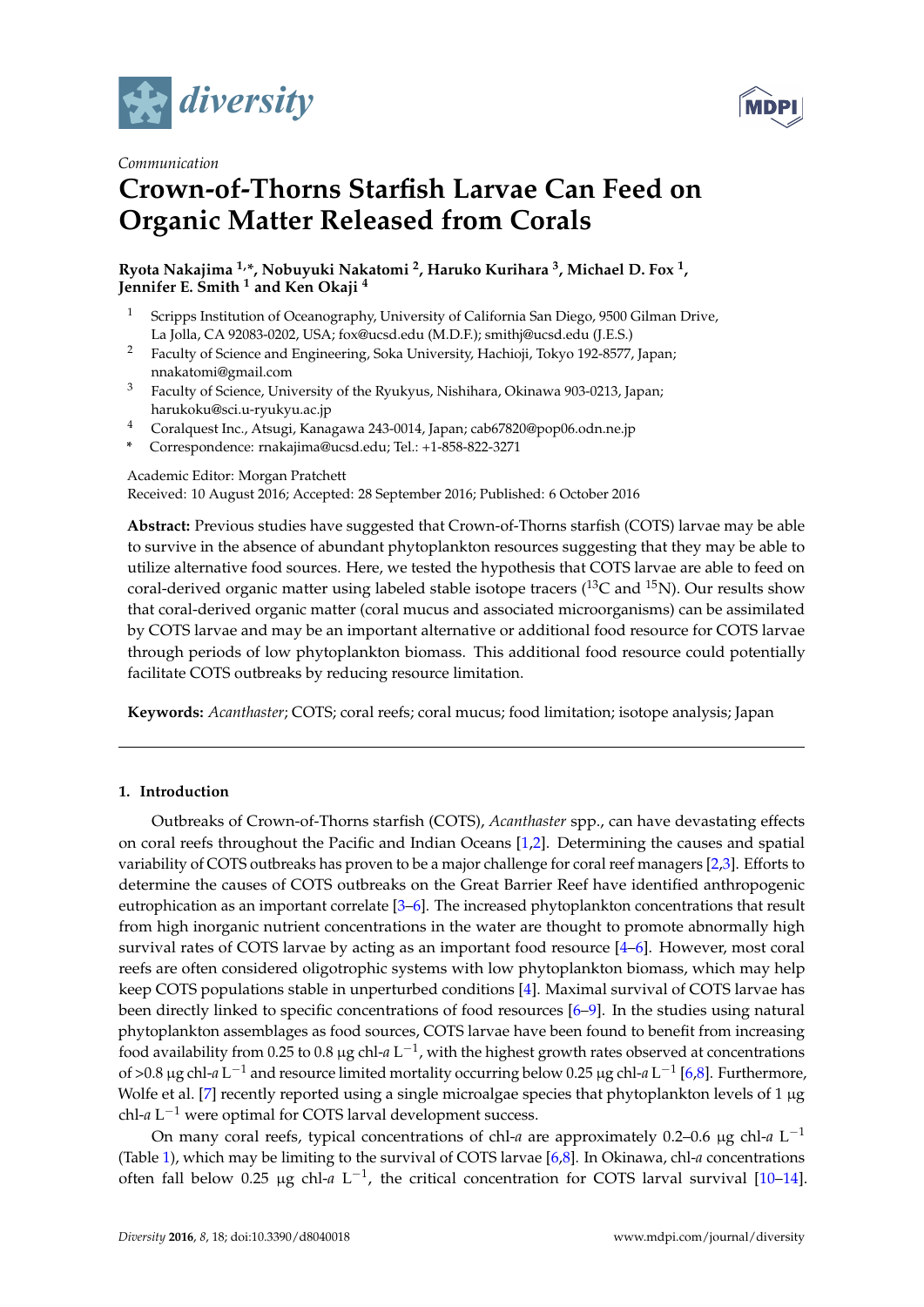However, local abundance of COTS suggests their larvae may be able to survive under low chl-*a* conditions, possibly by utilizing additional food sources [\[15,](#page-6-10)[16\]](#page-6-11). Recent studies have reported that naturally-occurring COTS larvae were in the advanced developmental stages in the vicinity of coral communities [\[17–](#page-6-12)[19\]](#page-6-13), suggesting the utilization of organic matter derived from coral reefs by COTS larvae.

<span id="page-1-0"></span>**Table 1.** Chlorophyll-*a* (Chl-*a*) concentrations in various coral reef waters. Some values were visually interpreted from figures. The values in parenthesis are the mean of several data in the study. GBR, Great Barrier Reef.

| <b>Site</b>                                 | Chl-a $(\mu g \cdot L^{-1})$ | Reference          |
|---------------------------------------------|------------------------------|--------------------|
| Miyako Island (Okinawa, Japan)              | $0.10 - 0.15$                | $\lceil 10 \rceil$ |
| Miyako Island (Okinawa, Japan)              | $0.1 - 0.4$                  | $\lceil 11 \rceil$ |
| Sesoko Island (Okinawa, Japan)              | $0.11 - 0.77(0.45)$          | $[12]$             |
| West coast of Okinawa Island (Japan)        | $<0.05-1.79(0.17)$           | $\lceil 13 \rceil$ |
| Ishigaki Island (Okinawa, Japan)            | $0.09 - 0.55$                | $\vert 14 \vert$   |
| Princess Charlotte Bay (GBR, Australia)     | $0.06 - 0.28(0.16)$          | $\left[20\right]$  |
| Princess Charlotte Bay (GBR, Australia)     | 0.40                         | $\left[ 21\right]$ |
| Cairns-Innisfail sector (GBR, Australia)    | $0.03 - 0.64(0.25)$          | $\left[20\right]$  |
| Wet Tropics (GBR, Australia)                | 0.70                         | $\left[ 21\right]$ |
| Central GBR (Australia)                     | $0.19 - 0.72(0.38)$          | $\left[ 22\right]$ |
| Whitsunday Islands (GBR, Australia)         | $0.31 - 1.21(0.79)$          | $\left[23\right]$  |
| Uvea Atoll (New Caledonia)                  | 0.23                         | $\sqrt{24}$        |
| The Southwest lagoon (New Caledonia)        | $0.25 - 2.14(0.60)$          | $\left[25\right]$  |
| Maître Island (New Caledonia)               | $0.26 - 0.42(0.30)$          | $\left[26\right]$  |
| Tikehau Atoll (Tuamotu, French Polynesia)   | 0.17                         | <b>27</b>          |
| Takapoto Atoll (Tuamotu, French Polynesia)  | 0.23                         | <b>27</b>          |
| Takapoto Atoll (Tuamotu, French Polynesia)  | $0.21 - 0.23$ $(0.22)$       | <b>28</b>          |
| Fakarava/Rangiroa Atolls (French Polynesia) | $0.008 - 0.25$               | $\left[29\right]$  |
| Ahe Atoll (French Polynesia)                | $0.08 - 0.85(0.34)$          | $\left[30\right]$  |
| Tioman Island (Malaysia)                    | $0.20 - 0.24(0.22)$          | $\left 31\right $  |
| Bidong Island (Malaysia)                    | $0.28 - 0.30(0.29)$          | $\left 32\right $  |

Scleractinian corals release a large amount of organic matter in the form of mucus [\[33\]](#page-7-12) as a result of basic metabolic activities and as a protective mechanism against various stresses [\[34\]](#page-7-13). Coral mucus particles contain carbohydrates, proteins, lipids, and numerous microorganisms [\[33](#page-7-12)[,35\]](#page-7-14). When coral mucus particles become suspended in the water column it aggregates various organic particles (such as microbes and phytoplankton) and becomes more enriched in organic matter over time [\[33,](#page-7-12)[36,](#page-7-15)[37\]](#page-7-16). These coral mucus aggregates are considered to be one of the major contributors to the origin of particulate organic matter (POM) in reef waters [\[36,](#page-7-15)[38\]](#page-7-17). These mucus aggregates have also been reported as an important food source for various reef animals, such as fish, zooplankton, and several benthic taxa, such as coral crabs and brittle stars [\[39\]](#page-7-18). Experimental evidence has shown that copepods and mysids, two common zooplankton taxa, directly utilize coral mucus aggregates as a food resource [\[40](#page-7-19)[,41\]](#page-7-20). The release of mucus by corals increases with increasing ambient light and water temperature [\[42\]](#page-7-21) as it originates from by-products of the photosynthesis of zooxanthellae [\[43\]](#page-7-22). Thus, mucus production is likely to be maximized in summer (July–August in Okinawa) which corresponds with the peak spawning of COTS (July in Okinawa). Coral mucus could, therefore, be an important food source for COTS larvae that develop on or near coral reefs during periods of low phytoplankton biomass.

Here, we examined whether COTS larvae are able to feed on coral-derived organic matter. Since understanding the key food sources of COTS larvae is critical for determining future recruitment of adults [\[7\]](#page-6-7), it is important to investigate all possible food sources in the natural environment. If COTS larvae feed on organic matter released by corals, this would represent an additional food source not previously considered. This additional food resource may enhance the survival of COTS larvae and subsequent recruitment of adults in areas that are naturally low in phytoplankton abundance and/or during times of reduced phytoplankton biomass.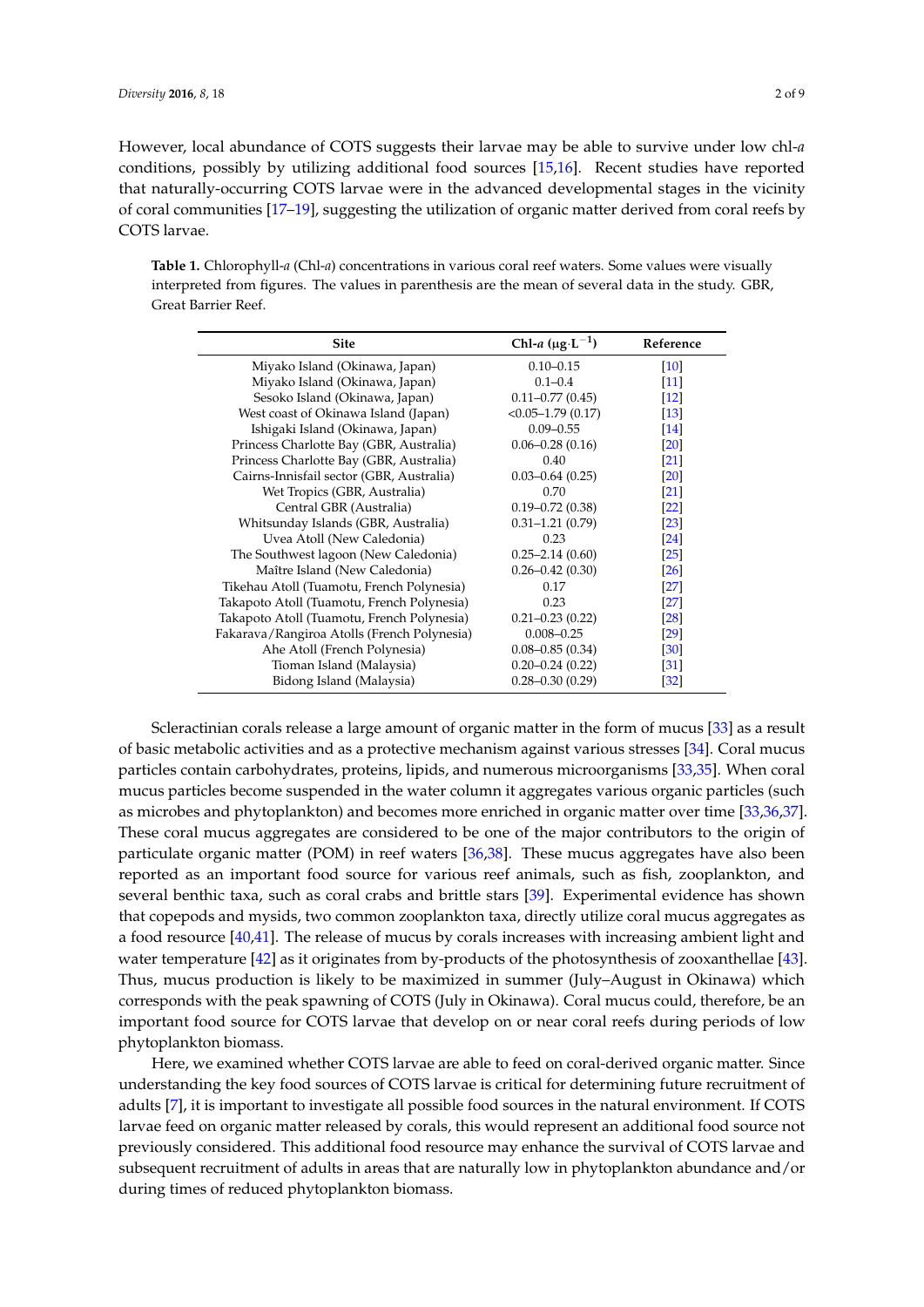# **2. Materials and Methods**

#### *2.1. Collection of COTS Larvae*

Adult COTS (ca. 25 cm diameter) were collected on shallow reefs around Onna Village (N26.508496; E127.854283), Okinawa, Japan, in June 2015. Individuals were immediately transferred to the flow-through indoor aquaria at the Sesoko Station, Tropical Biosphere Research Center (University of the Ryukyus). We refer to the individuals from the Pacific Ocean clade COTS used in this study as *Acanthaster* cf. *solaris* [\[44,](#page-8-0)[45\]](#page-8-1).

COTS larvae were obtained using the method of Birkeland and Lucas [\[1\]](#page-6-0). Several mL of 1-methyladenine solution ( $1 \times 10^{-3}$  M) were added to a crystallization dish with mature ovary lobes from the collected adults to release the oocytes. The oocytes released were pipetted into a separate glass dish filled with filtered seawater. Two drops of dense spermatozoa suspension were then added and gently stirred to fertilize oocytes. Fertilized oocytes were repeatedly rinsed with filtered seawater and introduced into a 9 L cylindrical plastic container with filtered seawater. After approximately 24 h, actively swimming gastrula larvae were transferred to another container where they were reared in filtered seawater at 28 ◦C with enriched phytoplankton using *Dunaliella tertiolecta* at a cell density of 500 cells mL−<sup>1</sup> (= 0.9–1.0 µg chl-*a* L −1 ), until they reached the advanced bipinnaria stage. The algae *D. tertiolecta* (NRIA-0109) was provided by GeneBank of the Japan Fisheries Research and Education Agency (Yokohama, Japan). Daily seawater changes were carried out by gentle reverse filtration using a 60 µm mesh screen.

#### *2.2. Collection of Coral Mucus*

Colonies of the branching corals, *Acropora muricata* and *A. intermedia* were collected from the reefs of Sesoko Island, and raised in the outdoor aquaria facility at the Sesoko Station for more than a year. Two weeks before the experiment, the coral colonies were transferred to a 30 L flow-through outdoor aquarium tank. Fresh seawater was directly pumped from the reef to the aquaria at the flow rate of 2.5 L·min<sup>-1</sup>.

The corals were labeled with enriched concentrations of stable carbon and nitrogen isotopes by incubating corals in isotopically-enriched seawater following the methods of Naumann et al. [\[46\]](#page-8-2). The water inflow was stopped at 1000 h, and the aquarium was treated with  $NAH^{13}CO_3$  and  $Na^{15}NO_3$ (Cambridge Isotope Laboratories, MA, USA, 98 atom %) to a final concentration of 20 mg $\cdot$ L $^{-1}$  and 1 mg⋅L<sup>-1</sup>, respectively. After a 5 h (at 1500 h) incubation, the flow-through seawater was resumed. The tank was aerated with a powerful air-pump for sufficient seawater agitation during each of the incubation periods. The labeling procedure was repeated for three days. On the final incubation day, labeled mucus was collected at 1600 h, one hour after the incubation period. To collect the mucus, corals were removed from the tank and washed with unlabeled filtered seawater  $[46]$ . The corals were then exposed to air and hung in direct sunlight to trigger mucus production [\[33\]](#page-7-12). The released mucus was collected in sterilized 50 mL Corning tubes. The collection of the labeled mucus was conducted twice, on July 18 and 25. The mucus was used immediately after each collection for the following feeding experiments. Triplicate subsamples of the labeled mucus from each collection period were placed in pre-weighed tin capsules and dried for 24 h at 60 ◦C, then stored in a desiccator until isotopic analysis was performed.

# *2.3. Feeding Experiments*

Feeding experiments were conducted following each of the mucus collections using bipinnaria larvae. During the first feeding experiment, five-day-old (fertilized on 13 July) and 14-day-old (fertilized on 4 July) larvae were used (Experiment 1). For the second feeding experiment only five-day-old larvae (fertilized on 20 July) were used (Experiment 2). Prior to the experiments, actively-swimming larvae were gently siphoned out, concentrated, and rinsed thoroughly with GF/F (Whatman, NJ, USA) filtered seawater. These larvae were kept in GF/F filtered seawater for 24 h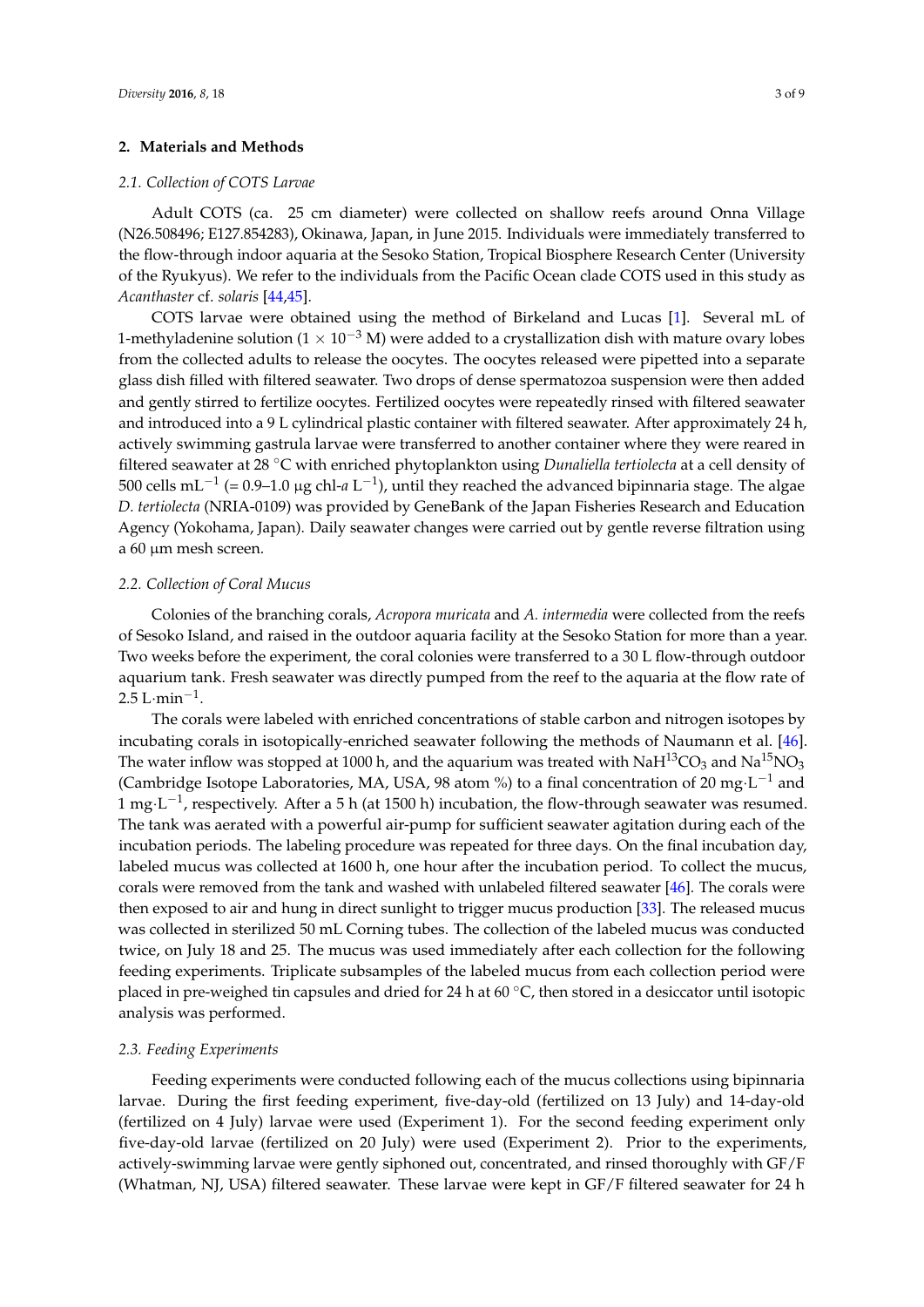to empty their guts. Feeding incubations were conducted using 12 polycarbonate bottles filled with 1 L of GF/F filtered seawater. In Experiment 1, six bottles were used for five-day-old larvae and the other six for 14-day-old larvae. In each set of six bottles, three bottles treated with 2 mL of labeled mucus and the other three bottles were used as controls (without mucus). The feeding experiments contained approximately 300 starved larvae in each bottle. All bottles were incubated in the laboratory for 24 h keeping the water temperature at 28 °C. The bottles were rotated on a plankton wheel (Model II, Wheaton Instruments, NJ, USA) during the incubation to keep larvae and coral mucus particles in suspension. In Experiment 2, five-day-old larvae were introduced to all 12 bottles (300 individuals per bottle) and filled with 1 L of GF/F filtered seawater. Of these 12 bottles, six were used for the feeding treatment (with mucus) and the other six were used for the control treatment (without mucus). This second incubation was conducted for 48 h, and three bottles were collected from each treatment at 24 and 48 h.

After the incubations, the COTS larvae were collected on a  $60 \mu m$  mesh screen and washed with unlabeled Milli-Q water (Whatman, NJ, USA) 10 times to remove remaining labeled external mucus material. The larvae were then transferred into 15 mL Corning tube full of Milli-Q water. These tubes were refrigerated until the larvae settled to the bottom. The settled larvae were gently pipetted out (this procedure allowed for the collection of all larvae within a sample in a small volume of water), then placed into a tin capsule, dried (40  $^{\circ}$ C, 24 h), and stored in a desiccator until isotopic analysis was performed. Due to low biomass, COTS larvae collected from triplicate bottles for each feeding treatment were pooled to ensure a good signal. Therefore, only four samples for each feeding treatment were analyzed. Samples were not acidified with HCl to remove possible inorganic carbon because the acid could have damaged the larvae and altered their isotopic signature.

#### *2.4. Analysis*

Carbon- and nitrogen-stable isotope ratios of the larvae were determined by elemental analysis/isotope ratio mass spectrometry (EA/IRMS) using a Flash EA1112-DELTA V PLUS ConFlo III System (Thermo Fisher Scientific, MA, USA) at SI Science Co., Ltd. (Saitama, Japan). The carbon and nitrogen isotopic ratios are expressed in δ notation (Vienna-PeeDee Belemnite limestone for carbon and atmospheric nitrogen for nitrogen) as the deviation from standards in parts per mill  $(\%_0)$  using the following equation:  $\delta X$  ( $\%$ ) = [( $R_{sample}/R_{standard}$ ) – 1] × 1000, where *X* is <sup>13</sup>C or <sup>15</sup>N and *R* is the ratio of <sup>13</sup>C/<sup>12</sup>C or <sup>15</sup>N/<sup>14</sup>N. The analytical error was less than  $\pm$  0.13‰ for carbon and  $\pm$  0.61‰ for nitrogen. Significant differences (at the  $p < 0.05$  level) of δ<sup>13</sup>C and δ<sup>15</sup>N values between control and mucus were determined using Student's *t*-test.

# **3. Results and Discussion**

The average value ( $\pm$  SE) of  $\delta^{13}$ C and  $\delta^{15}$ N of labeled coral mucus was 358.5\%  $\pm$  92.7\% and  $1683.4 \pm 112.1\%$  for the first experiment and  $707.4\%$   $\pm$  31.2\% and 1983.8\%  $\pm$  111.1\% for the second experiment, respectively (Table [2\)](#page-4-0). The  $\delta^{13}C$  and  $\delta^{15}N$  ratios of the labeled mucus showed higher values in the second experiment, likely because of label accumulation in coral tissue and/or the biological community in the mucous on the coral surface (e.g., bacteria and zooxanthellae) [\[46\]](#page-8-2). We measured the  $δ<sup>13</sup>C$  and  $δ<sup>15</sup>N$  values of raw coral mucus, which could contain bacteria and zooxanthellae. Therefore, we are not able to offer direct evidence of mucus labeling via coral tissue but rather the labeling of the aggregation of organic matter within the mucus particles. However, Naumann et al. [\[46\]](#page-8-2) measured the  $δ<sup>15</sup>N$  of coral mucus that was filtered through 0.2  $μm$  filter to remove microorganisms, and showed coral mucus had been labeled successfully. Considering the  $\delta^{15}N$  value in our labeled raw coral mucus  $(1.68\% \text{e}^{-1.98\%})$  are similar to values reported in other studies ([\[46\]](#page-8-2) ca. 2.00%), we consider that the coral mucus in our experiment was successfully labeled.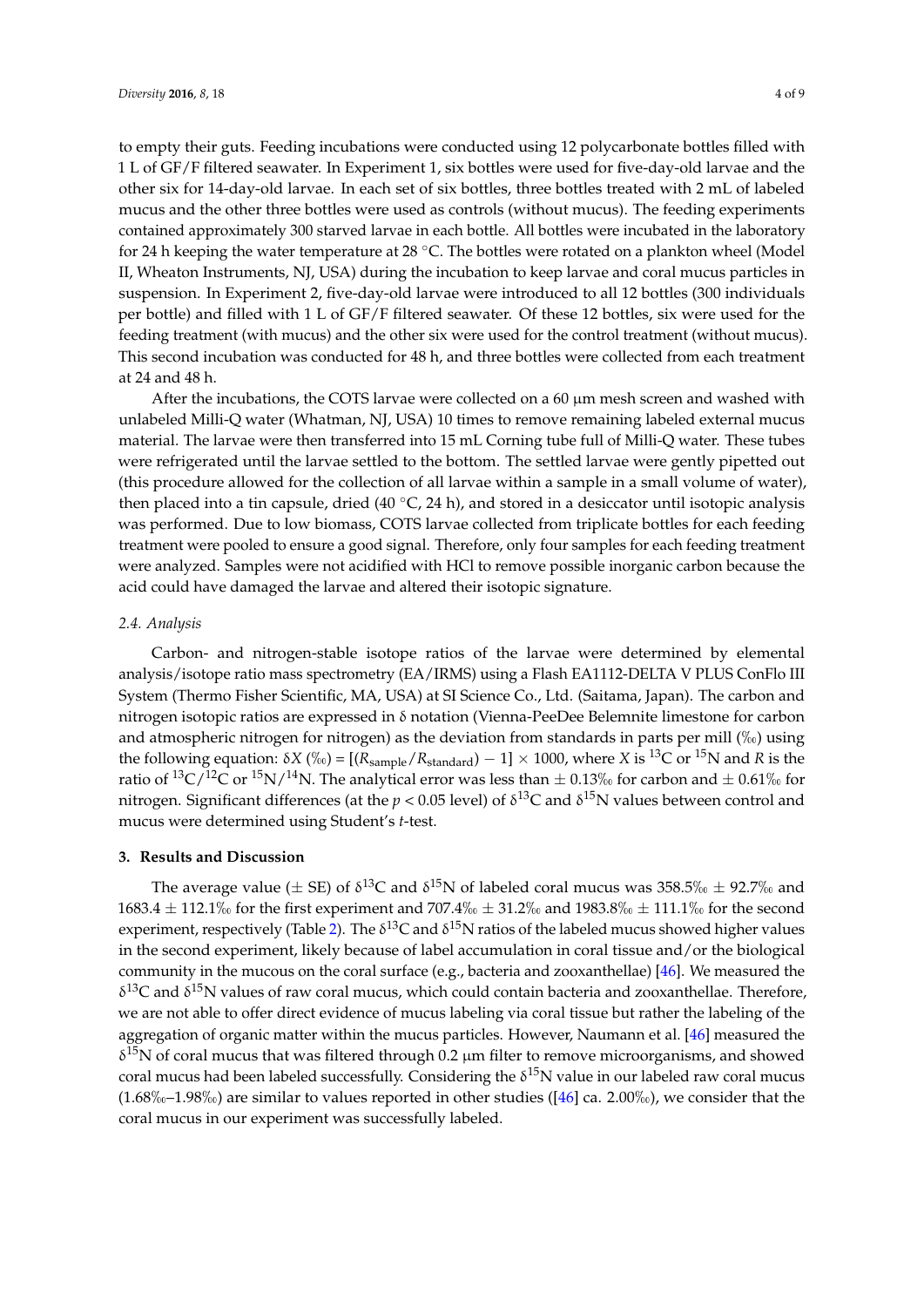| Collection Day (mm/dd/yy) | $\delta^{13}C$ (%) | $\delta^{15}N$ (%) | C/N |
|---------------------------|--------------------|--------------------|-----|
| 07/18/2015                | 288.9              | 1562.5             | 6.7 |
|                           | 463.7              | 1783.9             | 7.7 |
|                           | 322.9              | 1703.7             | 7.2 |
|                           | $358.5 \pm 53.5$   | $1683.4 \pm 64.7$  |     |
| 07/24/2015                | 690.6              | 2091.3             | 7.8 |
|                           | 688.1              | 1869.4             | 7.2 |
|                           | 743.3              | 1990.6             | 7.3 |
|                           | $707.4 \pm 18.0$   | $1983.8 \pm 64.1$  |     |

<span id="page-4-0"></span>**Table 2.**  $\delta^{13}$ C and  $\delta^{15}$ N signatures of labeled mucus released by *Acropora* corals. C/N ratios were determined as %C/%N of the samples. Bold values indicate mean  $(\pm S_E)$  of triplicate measurements.

<span id="page-4-1"></span>After both the 24 and 48 h incubations, the COTS larvae in the mucus addition treatments. exhibited highly-enriched δ<sup>13</sup>C and δ<sup>15</sup>N values compared to those in control treatments (Figure [1\)](#page-4-1). The average value of  $\delta^{13}C$  (40.7<sub>%</sub>  $\pm$  34.9<sub>%</sub>) and  $\delta^{15}N$  (133.4<sub>%</sub>  $\pm$  55.9<sub>%</sub>) of larvae in the mucus treatments (*n* = 4) was significantly (*P* = 0.017 for  $\delta^{13}$ C and 0.0040 for  $\delta^{15}$ N) higher than those in controls ( $\delta^{13}$ C,  $-16.8\%$   $\pm$  0.3\%;  $\delta^{15}$ N,  $7.1\%$   $\pm$  0.2\%,  $n = 4$ ) (Figure [1\)](#page-4-1). Since  $\delta^{13}$ C and  $\delta^{15}$ N of the labeled mucus in the second experiment showed higher values, the following  $\delta^{13}C$  and  $\delta^{15}N$  values of COTS larvae also showed higher values compared to those in the first experiment. These results indicate that  $\delta^{13}$ C- and  $\delta^{15}$ N-labeled mucus are transferred into COTS larvae, providing further evidence for the potential use of organic matter derived from corals as a food source.  $700 \pm 0.37/00$  and  $0 \pm 0.33/00 \pm 0.33/00$  o values compared to those in the mst exp



**Figure 1.**  $\delta^{13}$ C and  $\delta^{15}$ N signatures of COTS larvae after 24 h or 48 h of incubation with  $\delta^{13}$ C- and  $\delta^{15}$ N-labeled coral mucus and under control conditions. Closed and opened circles indicate fed larvae (with mucus) and unfed larvae (without mucus), respectively. Dates indicate the day of fertilization. plot comes from a single analysis. Each plot comes from a single analysis.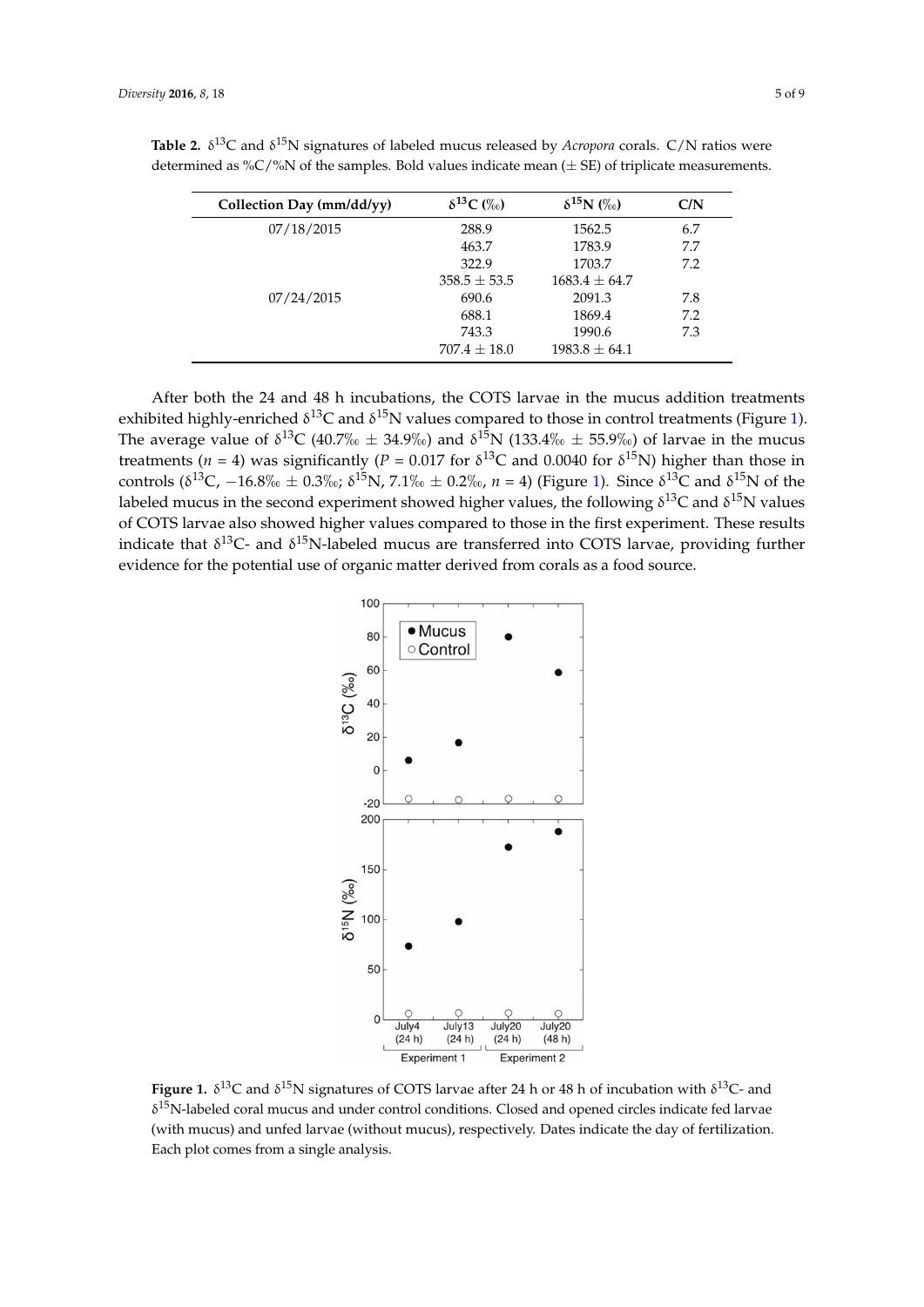This is the first study to show that COTS larvae can take up organic matter derived from corals. However, the raw coral mucus we provided to the COTS larvae may contain zooxanthellae and other microorganisms as mentioned above. Therefore, whether COTS larvae fed on whole coral mucus aggregates or selectively fed on the associated microorganisms remains unclear. Regardless, it is evident that the COTS larvae, in our feeding experiments, assimilated organic matter derived from corals, either directly (i.e., pure mucus), or indirectly via the associated microorganisms in/on the coral mucus aggregates (i.e., bacteria and zooxanthellae). It is also unclear whether COTS larvae fed on the particulate and/or dissolved fraction of the coral mucus, as we did not size-fractionate the coral mucus. Previous reports have shown that COTS larvae can utilize both POM and dissolved organic matter (DOM) [\[8](#page-6-6)[,47](#page-8-3)[,48\]](#page-8-4). Naumann et al. [\[46\]](#page-8-2) also reported that coral associated epizoic acoelomorph *Wamioa* worms utilized both the particulate and dissolved fraction of mucus released by corals. Thus, it is possible that COTS larvae are capable of feeding on both POM (mucus particles) and DOM released by corals.

Previous studies that have observed high survival rates of COTS larvae even when exposed to low concentrations of phytoplankton, suggesting that they may utilize other food sources (e.g., [\[8](#page-6-6)[,9\]](#page-6-5)). For COTS larvae in near-reef waters, organic matter derived from corals may provide an important and previously underappreciated source of nutrition. Peak spawning for COTS tends to occur in summer (July in Japan). During this period, elevated water temperature and light intensity may also cause higher organic matter release by corals [\[42\]](#page-7-21). In Okinawa, numerous advanced COTS brachiolaria larvae were found near coral communities [\[19\]](#page-6-13) and it appears that some populations of COTS larvae are retained in near-shore waters due to prevailing along-shore currents in the archipelago in summer [\[17\]](#page-6-12). If COTS larvae are entrained near-shore they are more likely to encounter coral-derived organic matter. When the reef water residence time is short and the net transport of water is offshore, some fraction of coral mucus may be physically transported offshore before this material settles or is consumed within the reef environment [\[39](#page-7-18)[,49\]](#page-8-5). Thus, coral-derived organic matter may also provide an important food source to COTS larvae in pelagic habitats adjacent to coral reefs. Consequently, coral mucus and its aggregates may provide one of the energy pathways for the conversion of coral primary production to COTS larvae.

Coral-derived organic matter may be a particularly important resource for COTS larval under oligotrophic conditions typical of many coral reefs where nutrients and phytoplankton biomass are low. While phytoplankton can be ephemerally high in areas with internal tidal influence or with episodic upwelling events, coral-derived organic matter may be a more consistent source of nutrition to COTS larvae on most reefs. Further, these larvae may be able to extend their planktonic durations during times of low phytoplankton biomass using endogenous nutrients, or by increasing their capacity for food capture by extending ciliary bands [\[50\]](#page-8-6). Although it is not likely that coral mucus, alone, is a direct causal factor of COTS outbreaks, it does seem likely that coral-derived organic matter could be an important food source, especially during periods of low phytoplankton levels. In sum, while more data are needed to understand the quantitative importance of coral-derived organic matter to COTS population dynamics, our results suggest that the feeding ecology of this species is more complex than previously thought. Given the nutritional quality of coral mucus and associated material, it is not surprising that COTS larvae, as well as many other species, take advantage of this resource in an ecosystem where nutrients are often limiting.

**Acknowledgments:** We are grateful to three anonymous reviewers for their time and valuable suggestions to improve this article. We thank Sesoko Station staffs, M. Kitamura (Incorporated Foundation Okinawa Prefecture Environment Science Center) for his support on collection of COTS larvae, M. Okauchi and M. Tokuda (Japan Fisheries Research and Education Agency) for providing algal culture, and Y. Tadokoro for his help in sample collection. This study was made possible by a research project titled "Comprehensive management program of the Crown-of-Thorns Starfish outbreaks in Okinawa" supported by Nature Conservation Division, Okinawa Prefectural Government, by JSPS Fellowships for Research Abroad to the first author, and by Grant-in-Aid for JSPS Fellows (14J00884) to the second author.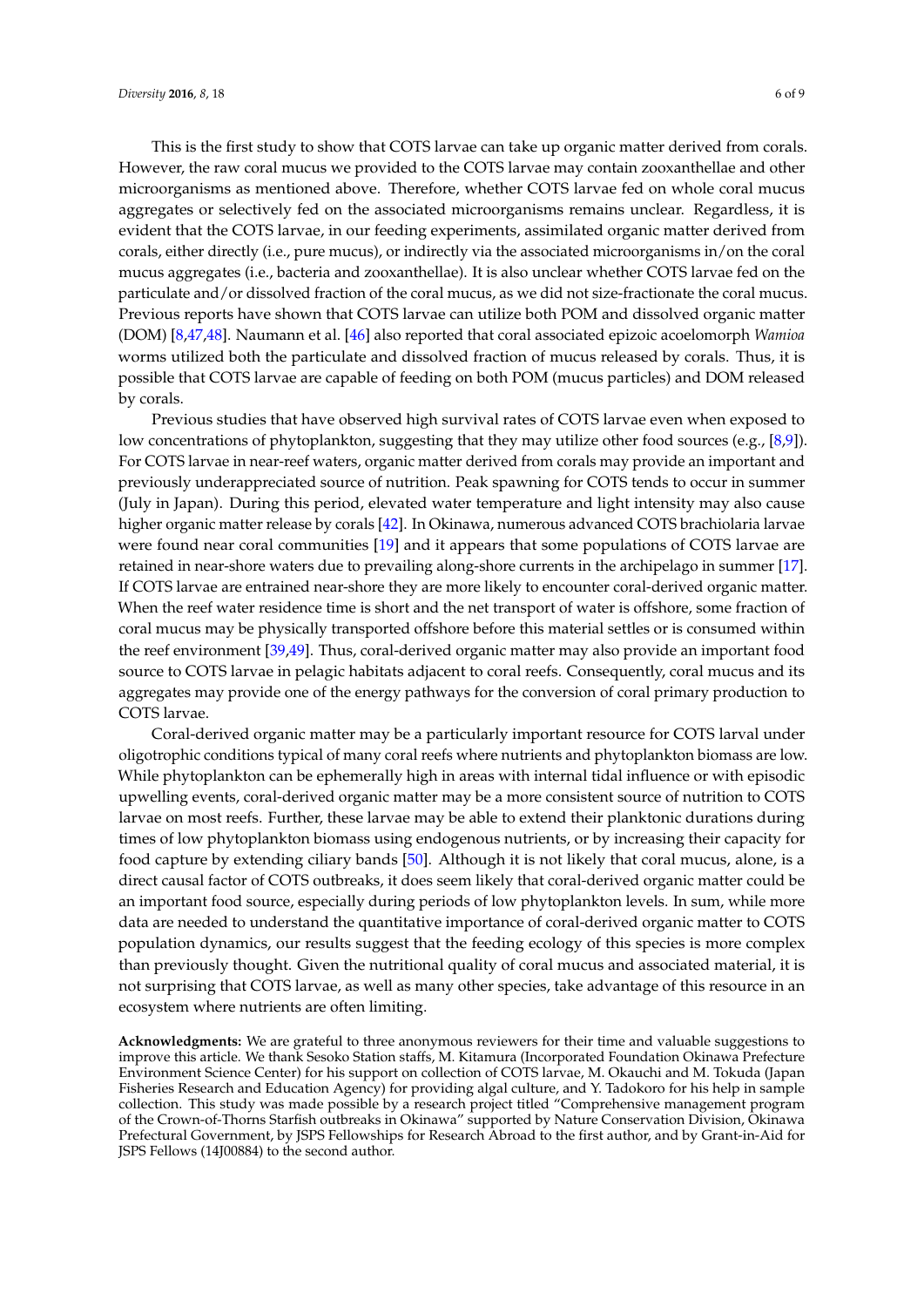**Author Contributions:** R.N. and N.N. conceived and designed the experiments; R.N., N.N. and K.O. performed the experiments; N.N. analyzed the data; H.K., N.N. and K.O. contributed reagents/materials/analysis tools; R.N., N.N., H.K., M.D.F., J.E.S. and K.O. wrote the paper.

**Conflicts of Interest:** The authors declare no conflict of interest.

# **References**

- <span id="page-6-0"></span>1. Birkeland, C.; Lucas, J. *Acanthaster Planci: Major Management Problem of Coral Reefs*; CRC Press: Florida, FL, USA, 1990.
- <span id="page-6-1"></span>2. Pratchett, M.; Caballes, C.; Rivera Posada, J.; Sweatman, H. Limits to understanding and managing outbreaks of crown-of-thorns starfish (*Acanthaster* spp.). *Oceanogr. Mar. Biol. Annu. Rev.* **2014**, *52*, 133–200.
- <span id="page-6-2"></span>3. De'ath, G.; Fabricius, K.E.; Sweatman, H.; Puotinen, M. The 27-year decline of coral cover on the Great Barrier Reef and its causes. *Proc. Natl. Acad. Sci. USA* **2012**, *109*, 17995–17999. [\[CrossRef\]](http://dx.doi.org/10.1073/pnas.1208909109) [\[PubMed\]](http://www.ncbi.nlm.nih.gov/pubmed/23027961)
- <span id="page-6-4"></span>4. Lucas, J. Quantitative studies of feeding and nutrition during larval stages of the coral reef asteroid *Acanthaster planci* (L.). *J. Exp. Mar. Biol. Ecol.* **1982**, *65*, 173–193. [\[CrossRef\]](http://dx.doi.org/10.1016/0022-0981(82)90043-0)
- 5. Brodie, J.; Fabricius, K.; De'ath, G.; Okaji, K. Are increased nutrient inputs responsible for more outbreaks of crown-of-thorns starfish? An appraisal of the evidence. *Mar. Pollut. Bull.* **2005**, *51*, 266–278. [\[CrossRef\]](http://dx.doi.org/10.1016/j.marpolbul.2004.10.035) [\[PubMed\]](http://www.ncbi.nlm.nih.gov/pubmed/15757727)
- <span id="page-6-3"></span>6. Fabricius, K.E.; Okaji, K.; De'ath, G. Three lines of evidence to link outbreaks of the crown-of-thorns seastar *Acanthaster planci* to the release of larval food limitation. *Coral Reefs* **2010**, *29*, 593–605. [\[CrossRef\]](http://dx.doi.org/10.1007/s00338-010-0628-z)
- <span id="page-6-7"></span>7. Wolfe, K.; Graba-Landry, A.; Dworjanyn, S.A.; Byrne, M. Larval starvation to satiation: Influence of nutrient regime on the success of *Acanthaster planci*. *PLoS ONE* **2015**, *10*, 1–17. [\[CrossRef\]](http://dx.doi.org/10.1371/journal.pone.0122010) [\[PubMed\]](http://www.ncbi.nlm.nih.gov/pubmed/25790074)
- <span id="page-6-6"></span>8. Okaji, K.; Ayukai, T.; Lucas, J.S. Selective feeding by larvae of the crown-of-thorns starfish, *Acanthaster planci* (L.). *Coral Reefs* **1997**, *16*, 47–50. [\[CrossRef\]](http://dx.doi.org/10.1007/s003380050058)
- <span id="page-6-5"></span>9. Okaji, K. Feeding Ecology in the Early Life Stages of the Crown-of-Thorns Starfish, *Acanthaster planci* (L.). Ph.D. Thesis, James Cook University, Brisbane, Australia, June 1996.
- <span id="page-6-8"></span>10. Ferrier-Pagès, C.; Gattuso, J.P. Biomass, production and grazing rates of pico- and nanoplankton in coral reef waters (Miyako Island, Japan). *Microb. Ecol.* **1998**, *35*, 46–57. [\[CrossRef\]](http://dx.doi.org/10.1007/s002489900059) [\[PubMed\]](http://www.ncbi.nlm.nih.gov/pubmed/9459658)
- <span id="page-6-14"></span>11. Casareto, B.E.; Charpy, L.; Blanchot, J.; Suzuki, Y.; Kurosawa, K.; Ihikawa, Y. Photorophic prokaryotes in Bora Bay, Miyako Island, Okinawa, Japan. *Proc. 10th Int. Coral Reef Symp.* **2006**, *31*, 844–853.
- <span id="page-6-15"></span>12. Tada, K.; Sakai, K.; Nakano, Y.; Takemura, A.; Montani, S. Size-fractionated phytoplankton biomass in coral reef waters off Sesoko Island, Okinawa, Japan. *J. Plankton Res.* **2001**, *25*, 991–997. [\[CrossRef\]](http://dx.doi.org/10.1093/plankt/25.8.991)
- <span id="page-6-16"></span>13. Kinjyo, K.; Yamakawa, E. Survey of chlorophyll distribution. *A Report on the Comprehensive Management Program of the Crown-of-Thorns Starfish Outbreaks in Okinawa, 2014*; Okinawa Prefectural Government, Department of Environmental Affairs, Nature Conservation and Afforestation Promotion Division: Okinawa, Japan, 2014; pp. 99–112.
- <span id="page-6-9"></span>14. Fukuoka, K.; Shimoda, T.; Abe, K. Community structure and abundance of copepods in summer on a fringing coral reef off Ishigaki Island, Ryukyu Islands, Japan. *Plankt. Benthos Res.* **2015**, *10*, 225–232. [\[CrossRef\]](http://dx.doi.org/10.3800/pbr.10.225)
- <span id="page-6-10"></span>15. Olson, R. In situ culturing of larvae of the crown-of-thorns starfish *Acanthaster planci*. *Mar. Ecol. Prog. Ser.* **1985**, *25*, 207–210. [\[CrossRef\]](http://dx.doi.org/10.3354/meps025207)
- <span id="page-6-11"></span>16. Olson, R. In situ culturing as a test of the larval starvation hypothesis for the crown-of-throns starfish, Acanthaster planci. *Limnol. Oceanogr.* **1987**, *32*, 895–904. [\[CrossRef\]](http://dx.doi.org/10.4319/lo.1987.32.4.0895)
- <span id="page-6-12"></span>17. Nakamura, M.; Kumagai, N.H.; Sakai, K.; Okaji, K.; Ogasawara, K.; Mitarai, S. Spatial variability in recruitment of acroporid corals and predatory starfish along the Onna coast, Okinawa, Japan. *Mar. Ecol. Prog. Ser.* **2015**, *540*, 1–12. [\[CrossRef\]](http://dx.doi.org/10.3354/meps11525)
- 18. Uthicke, S.; Doyle, J.; Duggan, S.; Yasuda, N.; McKinnon, A.D. Outbreak of coral-eating Crown-of-Thorns creates continuous cloud of larvae over 320 km of the Great Barrier Reef. *Sci. Rep.* **2015**, *5*, 16885. [\[CrossRef\]](http://dx.doi.org/10.1038/srep16885) [\[PubMed\]](http://www.ncbi.nlm.nih.gov/pubmed/26592431)
- <span id="page-6-13"></span>19. Suzuki, G.; Yasuda, N.; Ikehara, K.; Fukuoka, K.; Kameda, T.; Kai, S.; Nagai, S.; Watanabe, A.; Nakamura, T.; Kitazawa, S.; et al. Detection of a high-density brachiolaria-stage larval population of crown-of-thorns sea star (*Acanthaster planci*) in Sekisei Lagoon (Okinawa, Japan). *Diversity* **2016**, *8*, 9. [\[CrossRef\]](http://dx.doi.org/10.3390/d8020009)
- <span id="page-6-17"></span>20. McKinnon, A.; Duggan, S.; De'ath, G. Mesozooplankton dynamics in nearshore waters of the Great Barrier Reef. *Estuar. Coast. Shelf Sci.* **2005**, *63*, 497–511. [\[CrossRef\]](http://dx.doi.org/10.1016/j.ecss.2004.12.011)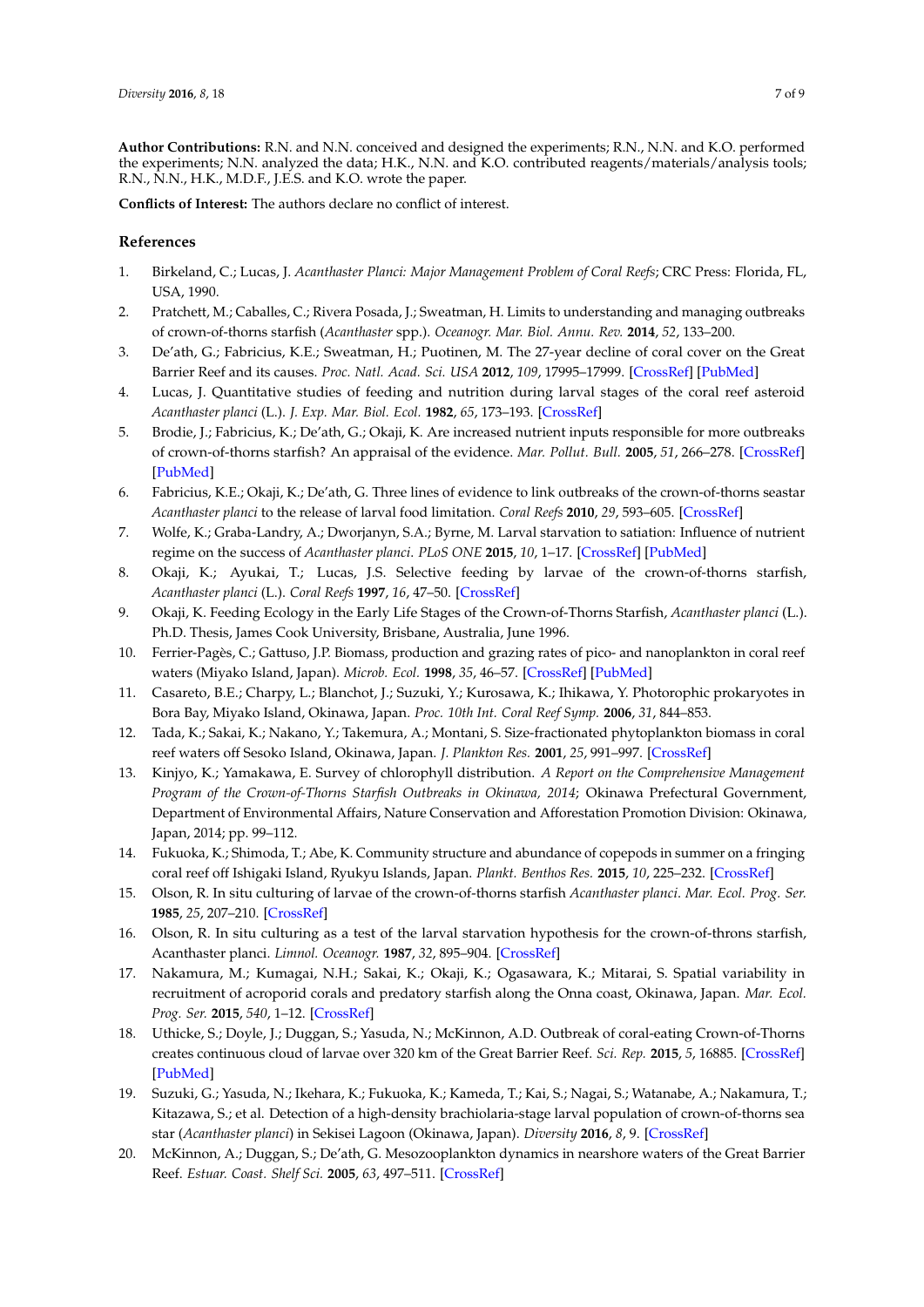- <span id="page-7-0"></span>21. Fabricius, K.; De'ath, G.; McCook, L.; Turak, E.; Williams, D.M. Changes in algal, coral and fish assemblages along water quality gradients on the inshore Great Barrier Reef. *Mar. Pollut. Bull.* **2005**, *51*, 384–398. [\[CrossRef\]](http://dx.doi.org/10.1016/j.marpolbul.2004.10.041) [\[PubMed\]](http://www.ncbi.nlm.nih.gov/pubmed/15757737)
- <span id="page-7-1"></span>22. Furnas, M.J.; Mitchell, A.W.; Gilmartin, M.; Revelante, N. Phytoplankton biomass and primary production in semi-enclosed reef lagoons of the central Great Barrier Reel Australia. *Coral Reefs* **1990**, *9*, 1–10. [\[CrossRef\]](http://dx.doi.org/10.1007/BF00686716)
- <span id="page-7-2"></span>23. Van Woesik, R.; Tomascik, T.; Blake, S. Coral assemblages and physico-chemical characteristics of the Whitsunday Islands: Evidence of recent community changes. *Mar. Freshw. Res.* **1999**, *50*, 427–440. [\[CrossRef\]](http://dx.doi.org/10.1071/MF97046)
- <span id="page-7-3"></span>24. Le Borgne, R.; Rodier, M.; Le Bouteiller, A.; Kulbicki, M. Plankton biomass and production in an open atoll lagoon: Uvea, New Caledonia. *J. Exp. Mar. Biol. Ecol.* **1997**, *212*, 187–210. [\[CrossRef\]](http://dx.doi.org/10.1016/S0022-0981(96)02749-9)
- <span id="page-7-4"></span>25. Rochelle-Newall, E.J.; Torréton, J.P.; Mari, X.; Pringault, O. Phytoplankton-bacterioplankton coupling in a subtropical South Pacific coral reef lagoon. *Aquat. Microb. Ecol.* **2008**, *50*, 221–229. [\[CrossRef\]](http://dx.doi.org/10.3354/ame01158)
- <span id="page-7-5"></span>26. Torréton, J.P.; Rochelle-Newall, E.; Pringault, O.; Jacquet, S.; Faure, V.; Briand, E. Variability of primary and bacterial production in a coral reef lagoon (New Caledonia). *Mar. Pollut. Bull.* **2010**, *61*, 335–348. [\[CrossRef\]](http://dx.doi.org/10.1016/j.marpolbul.2010.06.019) [\[PubMed\]](http://www.ncbi.nlm.nih.gov/pubmed/20619862)
- <span id="page-7-6"></span>27. Charpy, L.; Dufour, P.; Garcia, N. Particulate organic matter in sixteen Tuamotu atoll lagoons (French Polynesia). *Mar. Ecol. Ser.* **1997**, *151*, 55–65. [\[CrossRef\]](http://dx.doi.org/10.3354/meps151055)
- <span id="page-7-7"></span>28. Sakka, A.; Legendre, L. Carbon budget of the planktonic food web in an atoll lagoon (Takapoto, French Polynesia). *J. Plankton Res.* **2002**, *24*, 301–320. [\[CrossRef\]](http://dx.doi.org/10.1093/plankt/24.4.301)
- <span id="page-7-8"></span>29. Ferrier-Pagès, C.; Furla, P. Pico- and nanoplankton biomass and production in the two largest atoll lagoons of French Polynesia. *Mar. Ecol. Prog. Ser.* **2001**, *211*, 63–76. [\[CrossRef\]](http://dx.doi.org/10.3354/meps211063)
- <span id="page-7-9"></span>30. Charpy, L.; Rodier, M.; Fournier, J.; Langlade, M.J.; Gaertner-Mazouni, N. Physical and chemical control of the phytoplankton of Ahe lagoon, French Polynesia. *Mar. Pollut. Bull.* **2012**, *65*, 471–477. [\[CrossRef\]](http://dx.doi.org/10.1016/j.marpolbul.2011.12.026) [\[PubMed\]](http://www.ncbi.nlm.nih.gov/pubmed/22260845)
- <span id="page-7-10"></span>31. Nakajima, R.; Yoshida, T.; Othman, B.; Toda, T. Biomass and estimated production rates of metazoan zooplankton community in a tropical coral reef of Malaysia. *Mar. Ecol.* **2014**, *35*, 112–131. [\[CrossRef\]](http://dx.doi.org/10.1111/maec.12062)
- <span id="page-7-11"></span>32. Nakajima, R.; Tsuchiya, K.; Nakatomi, N.; Yoshida, T.; Tada, Y.; Konno, F.; Toda, T.; Kuwahara, V.S.; Hamasaki, K.; Othman, B.H.R.; et al. Enrichment of microbial abundance in the sea-surface microlayer over a coral reef: Implications for biogeochemical cycles in reef ecosystems. *Mar. Ecol. Prog. Ser.* **2013**, *490*, 11–22. [\[CrossRef\]](http://dx.doi.org/10.3354/meps10481)
- <span id="page-7-12"></span>33. Wild, C.; Huettel, M.; Klueter, A.; Kremb, S.G. Coral mucus functions as an energy carrier and particle trap in the reef ecosystem. *Nature* **2004**, *428*, 66–70. [\[CrossRef\]](http://dx.doi.org/10.1038/nature02344) [\[PubMed\]](http://www.ncbi.nlm.nih.gov/pubmed/14999280)
- <span id="page-7-13"></span>34. Brown, B.E.; Bythell, J.C. Perspectives on mucus secretion in reef corals. *Mar. Ecol. Prog. Ser.* **2005**, *296*, 291–309. [\[CrossRef\]](http://dx.doi.org/10.3354/meps296291)
- <span id="page-7-14"></span>35. Wild, C.; Naumann, M.; Niggl, W.; Haas, A. Carbohydrate composition of mucus released by scleractinian warm- and cold-water reef corals. *Aquat. Biol.* **2010**, *10*, 41–45. [\[CrossRef\]](http://dx.doi.org/10.3354/ab00269)
- <span id="page-7-15"></span>36. Huettel, M.; Wild, C.; Gonelli, S. Mucus trap in coral reefs: Formation and temporal evolution of particle aggregates caused by coral mucus. *Mar. Ecol. Prog. Ser.* **2006**, *307*, 69–84. [\[CrossRef\]](http://dx.doi.org/10.3354/meps307069)
- <span id="page-7-16"></span>37. Naumann, M.S.; Richter, C.; El-Zibdah, M.; Wild, C. Coral mucus as an efficient trap for picoplanktonic cyanobacteria: Implications for pelagic-benthic coupling in the reef ecosystem. *Mar. Ecol. Prog. Ser.* **2009**, *385*, 65–76. [\[CrossRef\]](http://dx.doi.org/10.3354/meps08073)
- <span id="page-7-17"></span>38. Hata, H.; Kudo, S.; Yamano, H.; Kurano, N.; Kayanne, H. Organic carbon flux in Shiraho coral reef (Ishigaki Island, Japan). *Mar. Ecol. Prog. Ser.* **2002**, *232*, 129–140. [\[CrossRef\]](http://dx.doi.org/10.3354/meps232129)
- <span id="page-7-18"></span>39. Nakajima, R.; Tanaka, Y. The role of coral mucus in the material cycle in reef ecosystems: Biogeochemical and ecological perspectives. *J. Jpn. Coral Reef Soc.* **2014**, *16*, 3–27. [\[CrossRef\]](http://dx.doi.org/10.3755/jcrs.16.3)
- <span id="page-7-19"></span>40. Richman, S.; Loya, Y.; Slobodkin, L. The rate of mucus production by corals and its assimilation by the coral reef copepod Acartia negligens. *Limnol. Oceanogr.* **1975**, *20*, 918–923. [\[CrossRef\]](http://dx.doi.org/10.4319/lo.1975.20.6.0918)
- <span id="page-7-20"></span>41. Gottfried, M.; Roman, M.R. Ingestion and incorporation of coral-mucus detritus by reef zooplankton. *Mar. Biol.* **1983**, *72*, 211–218. [\[CrossRef\]](http://dx.doi.org/10.1007/BF00396825)
- <span id="page-7-21"></span>42. Naumann, M.S.; Haas, A.; Struck, U.; Mayr, C.; el-Zibdah, M.; Wild, C. Organic matter release by dominant hermatypic corals of the Northern Red Sea. *Coral Reefs* **2010**, *29*, 649–659. [\[CrossRef\]](http://dx.doi.org/10.1007/s00338-010-0612-7)
- <span id="page-7-22"></span>43. Crossland, C. In situ release of mucus and DOC-lipid from the corals Acropora variabilis and Stylophora pistillata in different light regimes. *Coral Reefs* **1987**, *6*, 35–42. [\[CrossRef\]](http://dx.doi.org/10.1007/BF00302210)